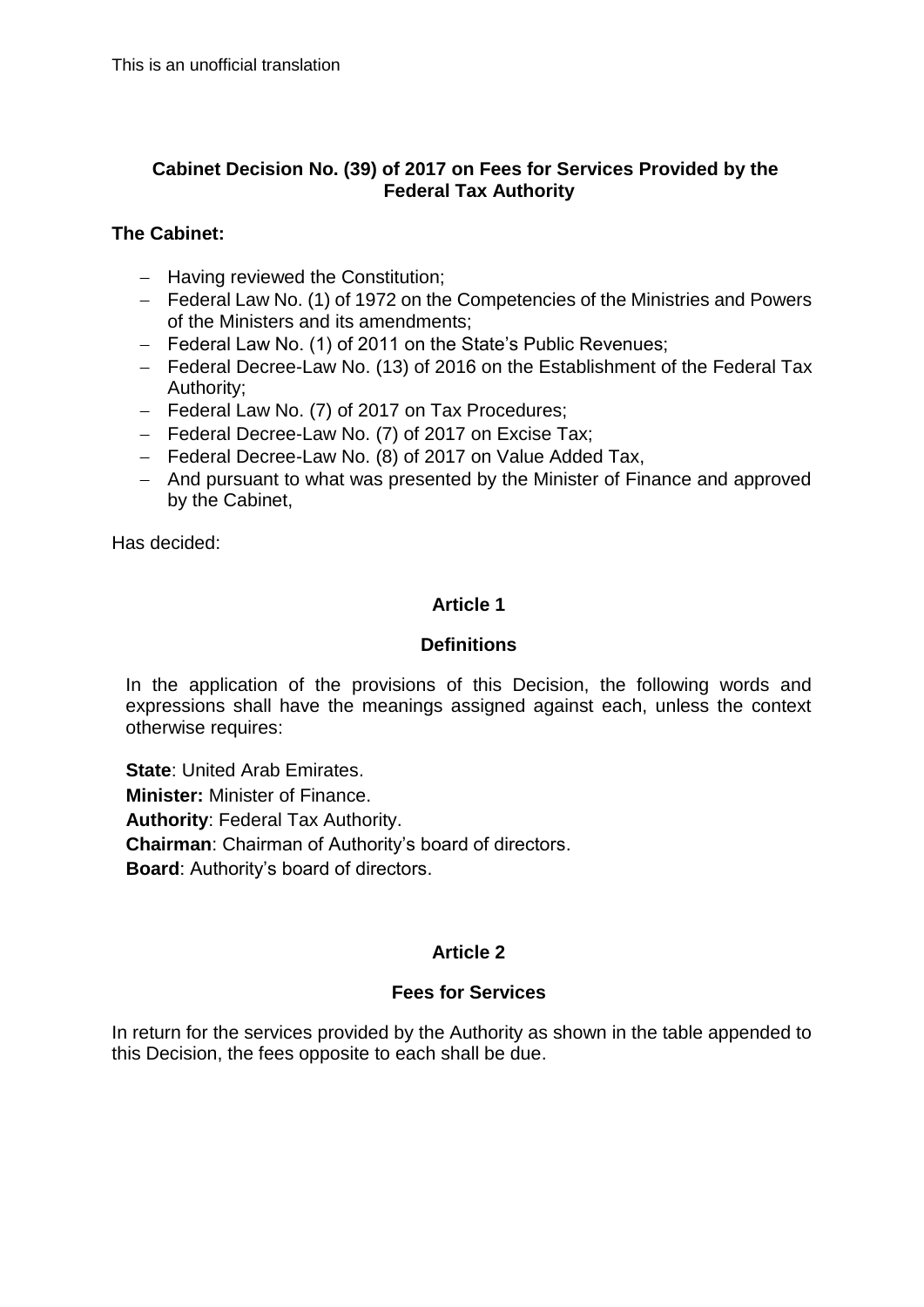## **Article 3**

#### **Amending Fees**

Any amendments to the fees specified in this Decision, whether addition, deletion or amendment thereof, shall be made by Cabinet.

#### **Article 4**

## **Issuing Executive Decisions**

The Minister shall issue the necessary decisions to implement the provisions of this Decision.

#### **Article 5**

#### **Coming into Effect and Publication**

This Decision shall come into effect as of the date of its issuance and shall be published in the Official Gazette.

**Mohammed Bin Rashid Al Maktoum Prime Minister**

**Issued by us: On**: 4 Muharram 1439H **Corresponding to**: 24 September 2017